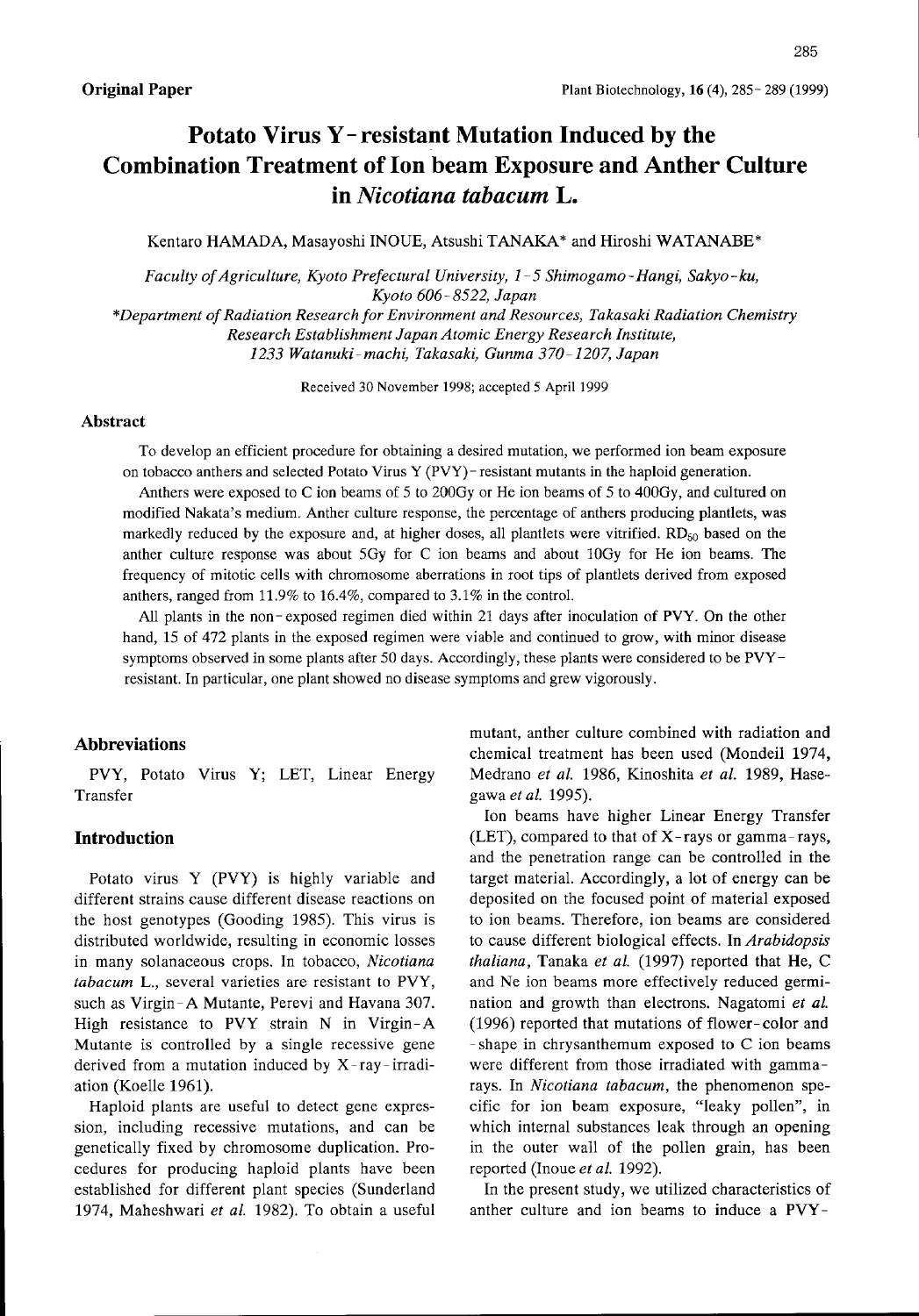resistant mutation and to select a mutant in N. tabacum. The usefulness of the combination treatment was also discussed.

#### Materials and Methods

Plants of Nicotiana tabacum L. cv. Bright Yellow  $4$  (2n = 48, susceptible to PVY) were grown in a greenhouse at  $25-30$  °C under natural daylight conditions. Anthers with pollen at the mid- to lateuninuclear stage were collected from flower buds, 10- <sup>15</sup> mm in length. They were cultured on modified Nakata's medium (Nakata and Kurihara 1972), in petri dishes (35 mm in diameter) set in <sup>a</sup> growth chamber continuously illuminated with fluorescent lamps (2500 Iux) at 26 "C. The medium contained 25mg  $l^{-1}$  Fe-EDTA in stead of 37.35mg  $l^{-1}$  Na<sub>2</sub> EDTA and 27.85mg  $l^{-1}$  FeSO<sub>4</sub>-7H<sub>2</sub>O, 1.5mg  $l^{-1}$ Indole-acetic acid in stead of 1.5mg  $l^{-1}$  kinetine, 3g  $l^{-1}$  gellan gum in stead of 6g  $l^{-1}$  agar, and 3g  $l^{-1}$ activated carbon. After 2 days, the anthers were covered with sterilized kapton film  $(7.5 \mu m)$  thickness, Toray-Dupont Co., Ltd., Japan), and exposed to 220 MeV C ion beams of 5 to 200Gy or to <sup>50</sup> MeV He ion beams of 5 to 400Gy from AVF Cyclotron Accelerator (Takasaki lon Accelerators for Advanced Radiation Application. JAERI). About 200 anthers were used in each dose. Properties of ion beams are shown in Table 1. Four days after exposure, anthers exposed to ion beams were transferred to fresh medium in glass bottles (60  $\times$ <sup>110</sup> mm) and cultured in a growth chamber under the same conditions mentioned above. Fifty days after the initiation of culture, the anther culture response, percentage of anthers producing plantlets, was determined. Considering  $RD_{50}$ , the dose resulting in 50% reduction in the control ratio of anther culture response, about 350 anthers were exposed to C ion beams of 5 and 10Gy or to He ion beams of 5, 7and 10Gy, and cultured under the same conditions described above. Plantlets obtained were transferred to plastic pots ( $7 \times 7 \times 16$  cm) with vermiculite and cultured in a growth chamber at 26 'C under light condition.

During the course of plantlet growth, the frequency of mitotic cells with chromosome aberra-

Table 1. Properties of ion beams used in this experiment

| Ion.                    | Energy<br>(MeV) | <b>LET</b><br>$(\text{keV}/ \mu \text{m})$ | Penetration<br>$depth$ (mm) |
|-------------------------|-----------------|--------------------------------------------|-----------------------------|
| $^{12}C^{5+}$           | 220             | 111                                        | 1.0                         |
| $^{4}$ He <sup>2+</sup> | 50              | 15                                         | 1.5                         |

tions in root tips was determined. In each dose regimen, root tips were collected from about 15 plantlets, fixed in  $3$  ethanol : 1 acetic acid solution for 1-2 days at 4  $\degree$ C and stored in 70% ethanol at O'C. They were washed in distilled water for 3min, hydrolyzed in 1 N HCl for 7 min at  $60^{\circ}$ C and stained with Feulgen reagent (5g  $l^{-1}$  Fuchsine Basic). More than 10 cells were observed in each root.

When plants developed  $7 - 8$  leaves,  $40 - 50$  mm in length, a young leaf near the top of each plant was dusted with carborundum (600 mesh) and inoculated with <sup>a</sup> suspension of PVY strain T. The suspension was prepared by grinding lg fresh leaf tissue of PVY- infected "Bright Yellow 4" in 50 ml buffer (0.05 M  $Na<sub>2</sub>HPO<sub>4</sub> - KH<sub>2</sub>PO<sub>4</sub>$ , pH 7.0). Inoculated plants were kept in a greenhouse controlled at 25 °C. PVY-resistance was judged, based on the degree and time of symptom appearance, and plant survival.

Roots of PVY-resistant mutants were collected and pretreated in distilled water at O 'C for <sup>24</sup> h. After preparing chromosome spreads using the procedure mentioned above, the chromosome number of each mutant was ascertained.

# Results and Discussion

As shown in Fig, 1, the anther culture response was markedly reduced by ion beam exposure as follows: 78.3% in the control; 25.0%, 16.3% and 5.8% in C ion beams of 5, <sup>25</sup> and 200Gy; 66.7%, 51.7% and O% in He ion beams of 5, 7 and 50Gy, respectively. One to 5 plantlets were obtained from each anther in both the exposure and non-exposure





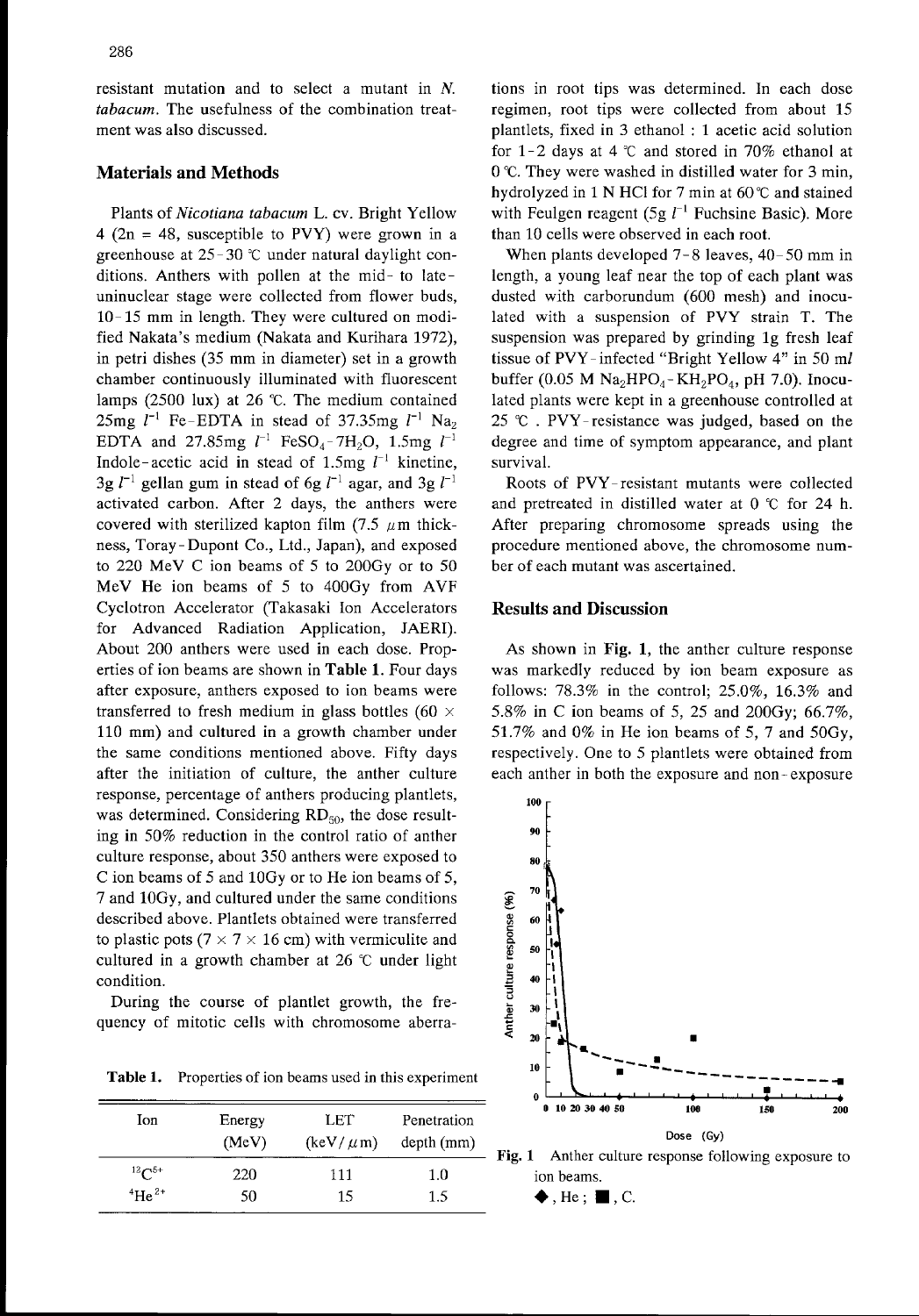

Fig. 2 Chromosome aberrations observed in root tip cells of plantlets

a : bridge. b: fragment. c : Iagging.

regimens, but the relationship between the number of plantlets per anther and exposure doses were unclear. Although several plantlets were obtained with doses over 150Gy of C ion beams, all of these plantlets were vitrified and could not survive. In addition, no callus formation was observed in this experiment. Considering that the penetration depth of the C ions used here was  $1 \text{ mm}$  (Table 1) and that the average length of anthers was 1.2 mm along the exposure direction, some microspores at the bottom part of anthers may not have been irradiated sufficiently. In wheat, Ling et al. (1991) demonstrated that anther culture response was enhanced by low dose of gamma-rays- irradiation. However, no such effect was observed in this experiment.

Based on the dose-response curve of the anther culture response,  $RD_{50}$  was about 5Gy for C ion beams and about 10Gy for He ion beams. In N. tabacum, Hasegawa et al. (1995) reported that  $RD_{50}$ of the anther culture response following gammarays- irradiation was 40Gy. Combined with our data on  $RD_{50}$ , the findings suggest that ion beams can induce more biological effects than gamma- rays.

 $\frac{1}{2}$ Considering  $RD_{50}$ , anthers were exposed to C ion beams of 5 and 10Gy or He ion beams of 5, 7 and 10Gy, and cultured. Three types of chromosome aberrations, including bridge, fragment and lagging (Fig. 2), were observed in the root tip cells of plantlets. The frequencies of mitotic cells with chromosome aberrations were significantly enhanced by ion beam exposure, although the doseeffect was not recognized (Table 2). Mei et al. (1994) demonstrated that high-LET ions induced chromosome deletion and rearrangement. In the present experiment, chromosome fragments were frequent at all doses of C and He ion beams. However, there was no difference in the aberration spectrum between the exposure regimens.

When plants developed 7-8 leaves, they were inoculated with PVY. In plants derived from the

| <b>Ion Dose</b> |         | Mitotic index<br>$(\%)$ | Number of<br>mitotic cells<br>observed | Number of mitotic cells with<br>chromosome aberrations |          |         | Frequency of<br>mitotic cells with<br>chromosome |
|-----------------|---------|-------------------------|----------------------------------------|--------------------------------------------------------|----------|---------|--------------------------------------------------|
|                 |         |                         |                                        | <b>Bridge</b>                                          | Fragment | Lagging | aberrations $(\%)$                               |
|                 | Control | 6.5                     | 258                                    | 4                                                      | 3        |         | 3.1                                              |
|                 | 5Gy     | 5.8                     | 549                                    | 11                                                     | 42       | 25      | $14.2***$                                        |
|                 | 10Gy    | 6.7                     | 217                                    | 7                                                      | 13       | 6       | $12.0***$                                        |
| He              | 5Gy     | 6.5                     | 390                                    | 10                                                     | 32       | 22      | $16.4***$                                        |
|                 | 7Gy     | 6.0                     | 162                                    | 3                                                      | 14       | 6       | $14.2***$                                        |
|                 | 10Gy    | 6.3                     | 522                                    | 13                                                     | 28       | 21      | $11.9***$                                        |

Table 2. Frequency of mitotic cells with chromosome aberrations in root tips of plantlets obtained from culture of anthers exposed to ion beams

\*\*\* Significantly different from control at 0.1% level by the chi-square test.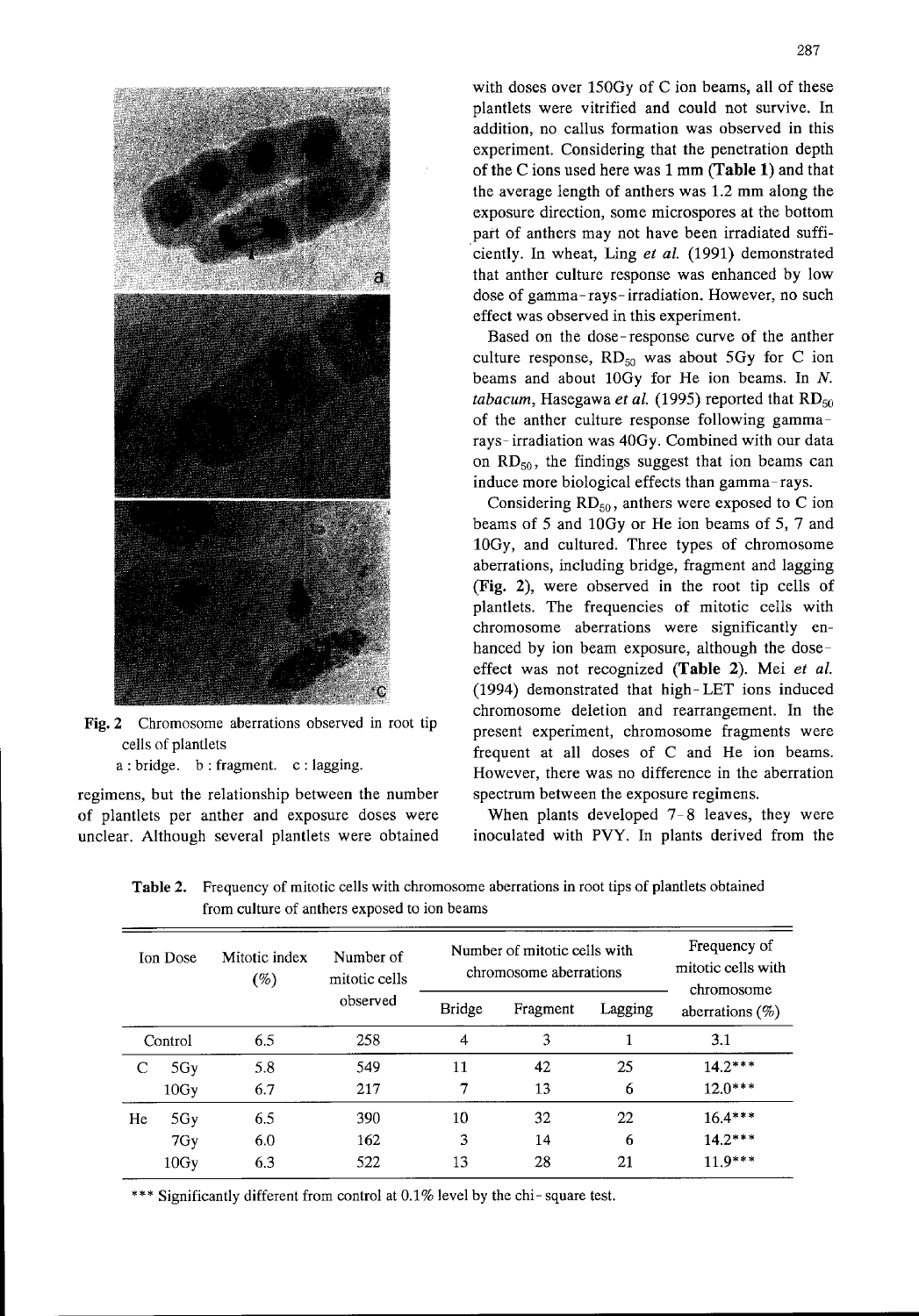

Fig. 3 Haploid plant resistant (right) and susceptible (left) to potato virus Y race T, <sup>21</sup> days after inoculation. Severe symptoms such as veinal necrosis, mottling puckered leaves and stunting were observed in susceptible plant.

non-exposed anthers, veins in the leaf inoculated turned brown 10 days after inoculation, vein banding extended to the upper leaves and leaves turned yellow. Then, necrotic symptoms spread over the whole area of the leaves and stem (Fig. 3). Finally, all plants died within to 21 days after inoculation (Table 3). On the other hand, some plants survived in the exposure regimen (Fig. 3). Among the 472 plants derived from anthers exposed to C and He ion beams, 15 plants had no disease symptoms at 40 days after inoculation. Thereafter, they continued to grow in a greenhouse, with minor symptoms, such as necrotic symptoms in some leaves, observed in some plants at various times after 50 days. One plant obtained in He ion beams of 10Gy, showed no disease symptom during the observation period, and grew vigorously. These 15 plants were considered to be resistant to PVY. Mutant frequencies in C ion beams of 10Gy, He ion beams of 5and 10Gy were 2.9, 3.9 and 3.4%, respectively  $(Table 3)$ . All mutants had 24 chromosomes (Fig. 4) and sticky leaves as seen in plants obtained from the nonexposed anthers.



Fig. 4 Twenty - four chromosomes observed in PVY - resistant mutant.

We concluded that the combination treatment of anther culture and ion beam exposure is efficient to obtain a disease-resistant mutant. With regard to other characteristics associated with PVY-resistance, Iow yield, poor quality of leaves and the inability to produce leaf surface exudates were reported (Burk and Chaplin 1980, Nielsen et al. 1982, Komari et al. 1986). These features are considered to result from the tight linkage between the gene(s) controlling PVY-resistance and other genes. Since PVY-resistant mutants obtained here showed sticky leaves, they likely produce leaf surface exudates. If so, they may be useful as new sources to produce PVY- resistant tobacco.

#### References

- Burk, L. G., Chaplin, J. F., 1980. Variation among antherderived haploids from a multiple disease-resistant tobacco hybrid. Crop Sci. 20: 334-338.
- Gooding, G. V. Jr 1985. Relationship between strains of potata virus Y and breeding for resistance, cross protection, and interference. Tob. Sci. 29: 99-104.
- Hasegawa, H., Takashima, S., Nakamura, A , 1995 Effects of gamma- ray irradiation on cultured anthers of tobacco (Nicotiana tabacum L.)-Radiosensetivity and morphological variants appearing in the haploid plants Plant Tissue Culture Letters 12 (3): 281-287
- Inoue, M., Watanabe, H., Tanaka, A., Nakamura, A., 1992. The use of pollen irradiation with helium ion beam for

| Ion Dose<br>Control |      | Number of plants | Number of plants | Frequency of<br>resistant mutants |                           |
|---------------------|------|------------------|------------------|-----------------------------------|---------------------------|
|                     |      | inoculated       | susceptible      | resistant                         | $\scriptstyle{(\%)}$<br>0 |
|                     |      | 91               | 91               | 0                                 |                           |
|                     | 5Gy  | 42               | 42               | 0                                 | 0                         |
|                     | 10Gy | 104              | 101              | 3                                 | 2.9                       |
| He                  | 5Gy  | 255              | 245              | 10                                | 3.9                       |
|                     | 7Gy  | 13               | 13               | 0                                 | 0                         |
|                     | 10Gy | 58               | 56               | 2                                 | 3.4                       |

Table 3. Frequency of mutants resistant to PVY